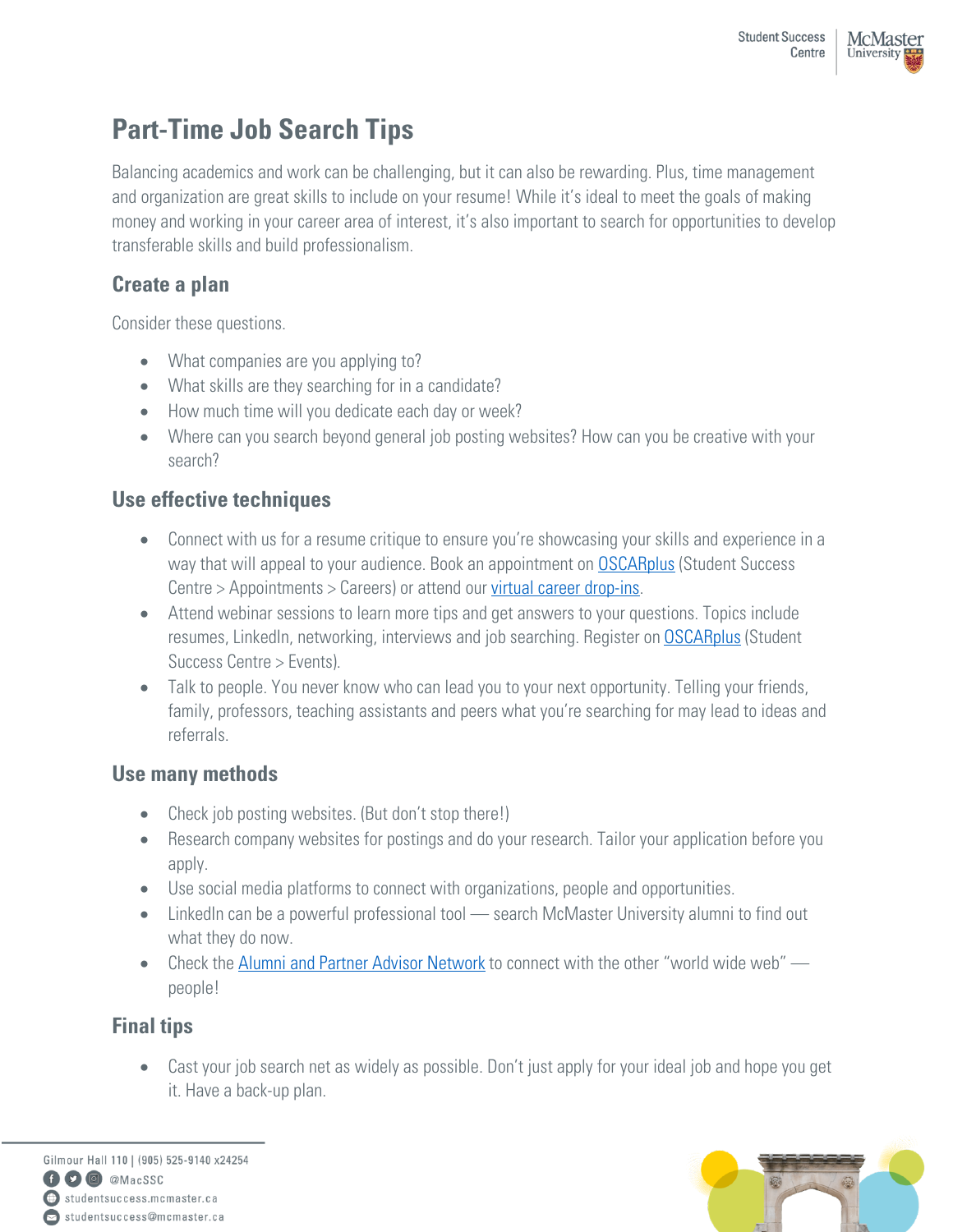- Apply, apply, apply! It can take up to (or more than) 50 applications to secure an interview!
- Remember, you can build skills, experience and professional networks in any job. It's what you make of your experience, not what your experience makes you.

### **Where to search on campus**

#### **[McMaster Work Program](https://registrar.mcmaster.ca/aid-awards/work-program/)**

- This program offers on-campus opportunities for currently registered students who demonstrate financial need.
- Part-time jobs are posted in early August and sporadically throughout the school year; summer jobs are posted in early March.
- International students, please check International Student Work Opportunity (ISWO) eligibility.

#### **[McMaster Students Union \(MSU\)](https://msumcmaster.ca/employment/available-positions/)**

• Find paid and volunteer positions.

#### **[David Braley Athletic Centre \(DBAC\)\\*](https://rec.mcmaster.ca/job-opportunities)**

• Typically, you can find opportunities for service desk, business office, the Pulse, strength and conditioning and intramural support.

#### **[McMaster Hospitality\\*](https://hospitality.mcmaster.ca/)**

• Typically, you can find opportunities to work at food service stations and catering services.

\* Pending COVID-19 restrictions.

### **Where to search in the community**

#### **OSCARplus and other job posting websites**

- [OSCARplus:](https://oscarplusmcmaster.ca/) Check the job postings regularly we post local, national and international opportunities daily.
- [Indeed](https://ca.indeed.com/)
- [Government of Canada Job Bank](https://www.jobbank.gc.ca/youth)
- [Charity Village](https://charityvillage.com/)

#### **Virtual and remote work**

Here are some websites that are dedicated to virtual work opportunities.

- [FlexJobs](https://www.flexjobs.com/)
- [Remote](https://remote.co/)
- [We Work Remotely](https://weworkremotely.com/)

Note: You can usually filter by "remote" on typical job websites like Indeed.